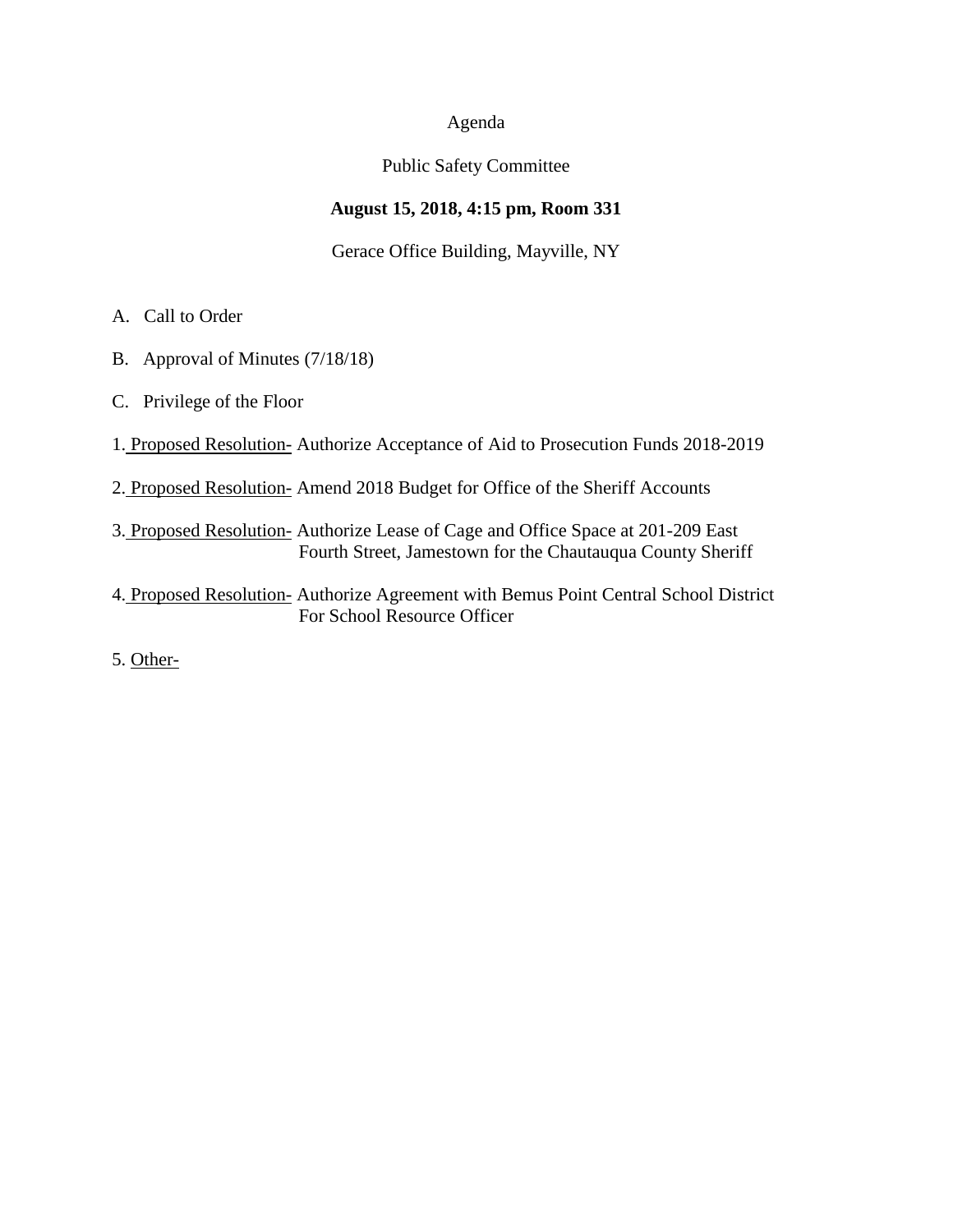### **CHAUTAUQUA COUNTY RESOLUTION NO. \_\_\_\_\_\_\_\_\_**



**TITLE:** Authorize Acceptance of Aid to Prosecution Funds 2018-2019

**BY:** Public Safety and Audit & Control Committees:

**AT THE REQUEST OF:** County Executive George M. Borrello:

WHEREAS, the District Attorney's Office has been awarded a grant in the amount of \$54,460.00 from the New York State Division of Criminal Justice Services pursuant to its Aid to Prosecution Program for the period from October 1, 2018 through September 30, 2019; and

WHEREAS, such funds are to be utilized to enhance priority felony prosecutions within that office; and

WHEREAS, the 2018 Adopted Budget includes appropriations and funding for this grant; now therefore be it

RESOLVED, That the County of Chautauqua accepts the Aid to Prosecution Program Grant ("ATP") contract from the New York State Division of Criminal Justice Services (DCJS) in the amount of \$54,460.00 for the term of October 1, 2018 to September 30, 2019 and any amendments thereto; and be it further

RESOLVED, That the County Executive be and hereby is authorized to execute any necessary agreements with the State of New York to accept said grant and obtain these funds.

# **\_\_\_\_\_\_\_\_\_\_\_\_\_APPROVED \_\_\_\_\_\_\_\_\_\_\_\_\_VETOES (VETO MESSAGE ATTACHED)**

**\_\_\_\_\_\_\_\_\_\_\_\_\_\_\_\_\_\_\_\_\_\_\_\_\_\_\_\_\_\_\_\_\_\_\_\_ \_\_\_\_\_\_\_\_\_\_\_\_\_**

**County Executive Date**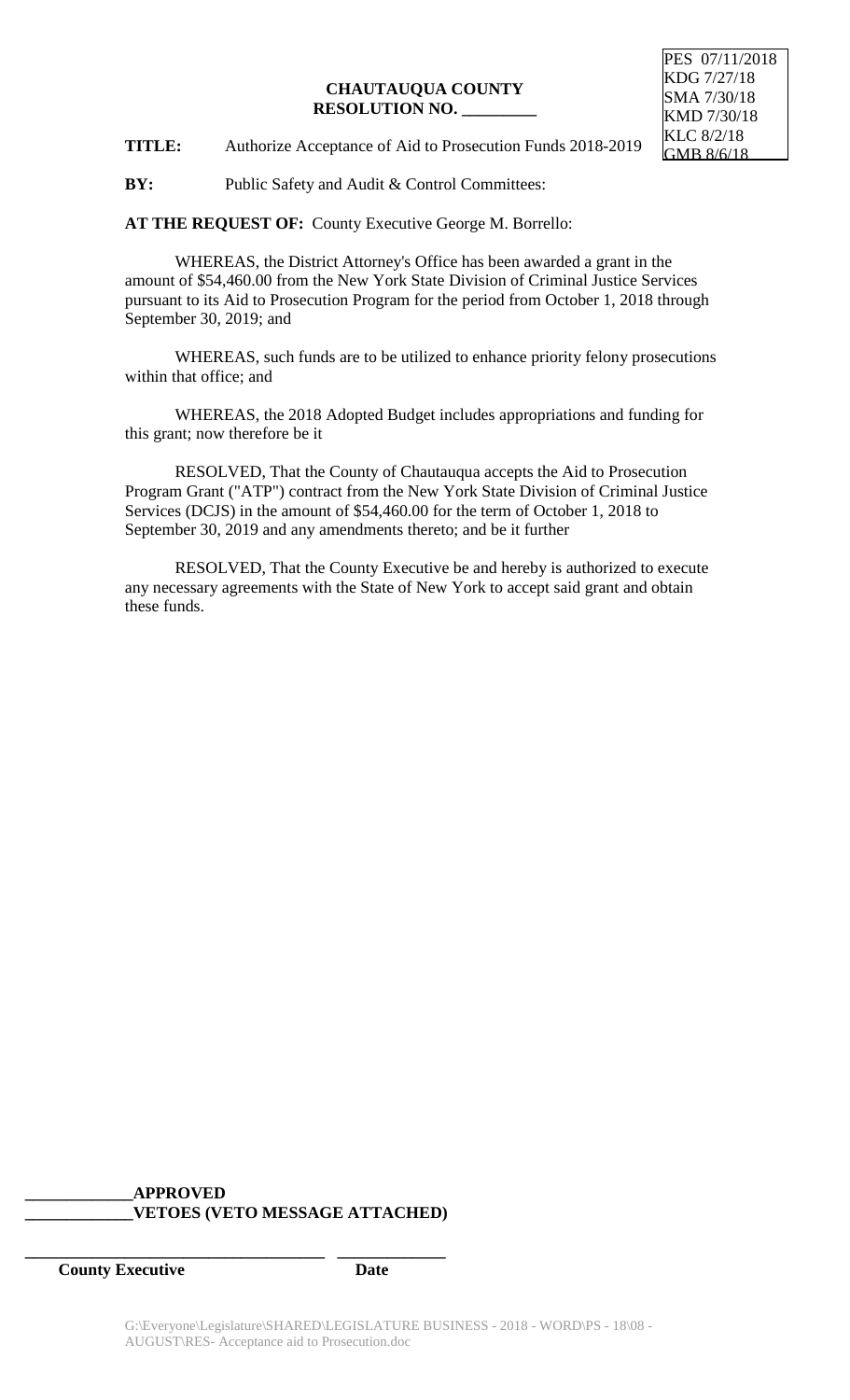# **CHAUTAUQUA COUNTY RESOLUTION NO.\_\_\_\_\_\_\_\_\_\_\_\_\_**

**TITLE:** Amend 2018 Budget for Office of the Sheriff Accounts

**BY:** Public Safety and Audit & Control Committees:

**AT THE REQUEST OF:** County Executive George M. Borrello:

WHEREAS, some Office of the Sheriff expenses have exceeded initial budgetary estimates, as well as some appropriations have a surplus; and

WHEREAS, within the Sheriff's organization some revenues are expected to exceed budgetary estimates; now therefore be it

RESOLVED, That the Director of Finance is hereby directed to make the following 2018 budgetary changes:

| <b>INCREASE REVENUE ACCOUNT:</b> |                                                  |  |           |  |
|----------------------------------|--------------------------------------------------|--|-----------|--|
| A.3189.MEDI.R158.9001            | Departmental Income--Other Public Safety Income: |  |           |  |
|                                  | Medi-Vac                                         |  | 5,000     |  |
| A.3020.PSCN.R438.9000            | Federal Aid--Other Public Safety Aid             |  | \$647,798 |  |
|                                  | Total                                            |  | \$652,798 |  |
|                                  |                                                  |  |           |  |
|                                  | INCREASE APPROPRIATION ACCOUNTS:                 |  |           |  |
| A.3189.MEDI.4                    | Contractual—Other Law Enforcement: Medi-Vac      |  | 5,000     |  |
| A.3020.PSCN.3                    | Equipment—Pub Sfty Communications Network        |  | \$647,798 |  |
|                                  | Total                                            |  | \$652,798 |  |
|                                  |                                                  |  |           |  |

**\_\_\_\_\_\_\_\_\_\_\_\_\_APPROVED \_\_\_\_\_\_\_\_\_\_\_\_\_VETOES (VETO MESSAGE ATTACHED)**

\_\_\_\_\_\_\_\_\_\_\_\_\_\_\_\_\_\_\_\_\_\_\_\_\_\_\_\_\_\_\_\_\_\_ \_\_\_\_\_\_\_\_\_\_\_\_\_\_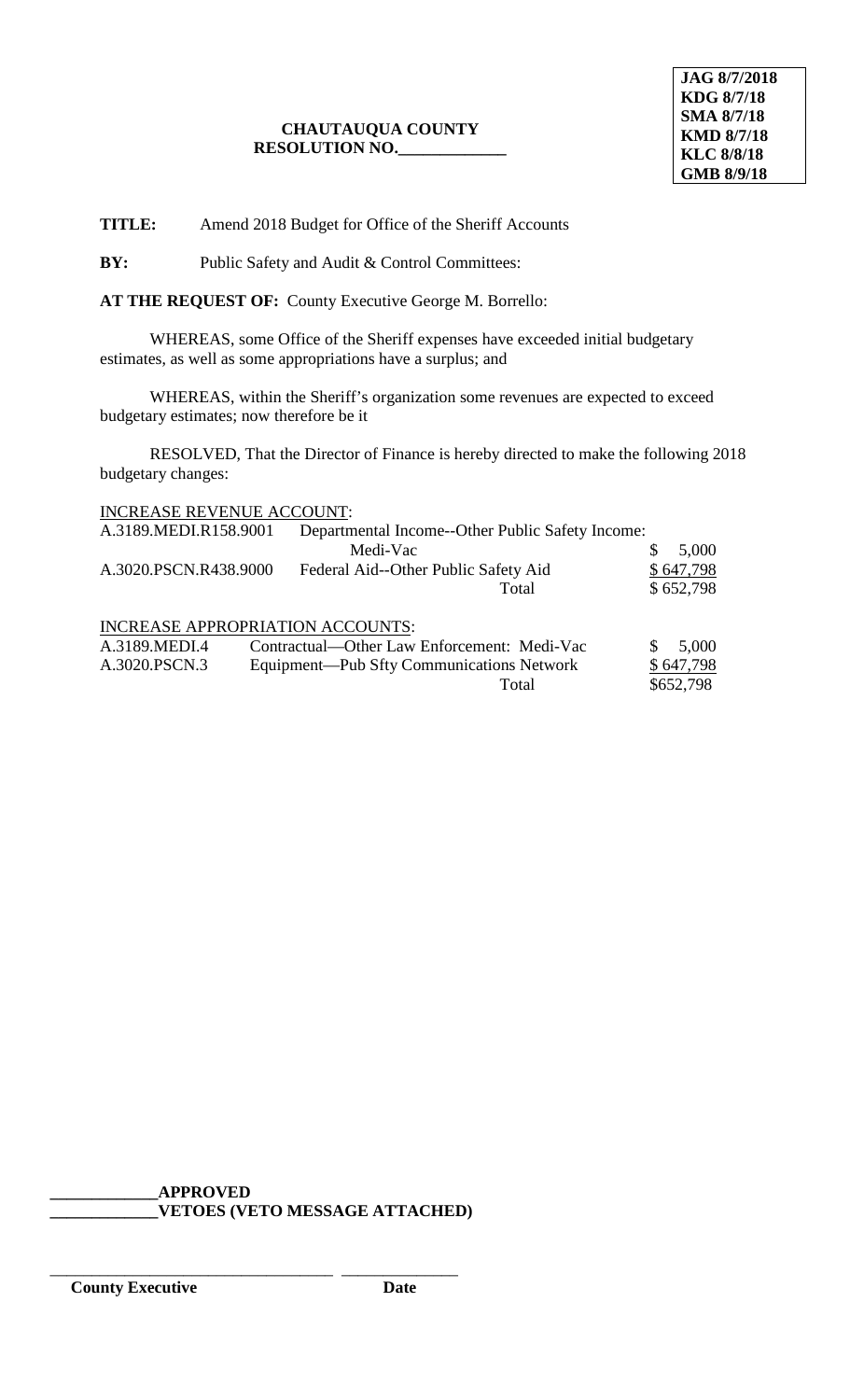### **CHAUTAUQUA COUNTY RESOLUTION NO. \_\_\_\_\_\_\_\_\_\_\_**

**TITLE:** Authorize Lease of Cage and Office Space at 201-209 East Fourth Street, Jamestown for the Chautauqua County Sheriff

**BY:** Public Safety and Audit & Control Committees:

**AT THE REQUEST OF:** County Executive George M. Borrello**:**

WHEREAS, Chautauqua County is in need of office and electronics cage space for a County-operated 911 call center backup center; and

 WHEREAS, office and cage space located at 201-209 East Fourth Street, Jamestown is available and suitable for use by the County Sheriff's Office; therefore be it

 RESOLVED, That the County Executive is authorized and hereby empowered to execute a lease agreement with Windstream New York, Inc. for such office and cage space on substantially the following terms and conditions:

- 1. Premises: Approximately 36 square feet of cage space and approximately 1,620 square feet of office space at 201-209 East Fourth Street, Jamestown, N.Y.
- 2. Term: September 1, 2018 to February 29, 2024.
- 3. Rent:

|                  |                     | <b>Monthly</b> | <b>Annual</b> Total for |           |                             |
|------------------|---------------------|----------------|-------------------------|-----------|-----------------------------|
|                  |                     | Rent           |                         |           | <b>Payment</b> Lease Period |
| Months 1-24: \$  |                     |                | $500.00$   \$ 6,000.00  | -S        | 12,000.00                   |
| Months 25-48: \$ |                     |                | $600.00$   \$ 7,200.00  | -S        | 14,400.00                   |
| Months 49-66: \$ |                     | 650.00         | \$7,800.00              | -S        | 11,700.00                   |
|                  | Total Over Term: \$ |                |                         | 38,100.00 |                             |

4. Other: As negotiated by the County Executive.

# **\_\_\_\_\_\_\_\_\_\_\_\_\_APPROVED \_\_\_\_\_\_\_\_\_\_\_\_\_VETOES (VETO MESSAGE ATTACHED)**

**\_\_\_\_\_\_\_\_\_\_\_\_\_\_\_\_\_\_\_\_\_\_\_\_\_\_\_\_\_\_\_\_\_\_\_\_ \_\_\_\_\_\_\_\_\_\_\_\_\_**

**County Executive Date**